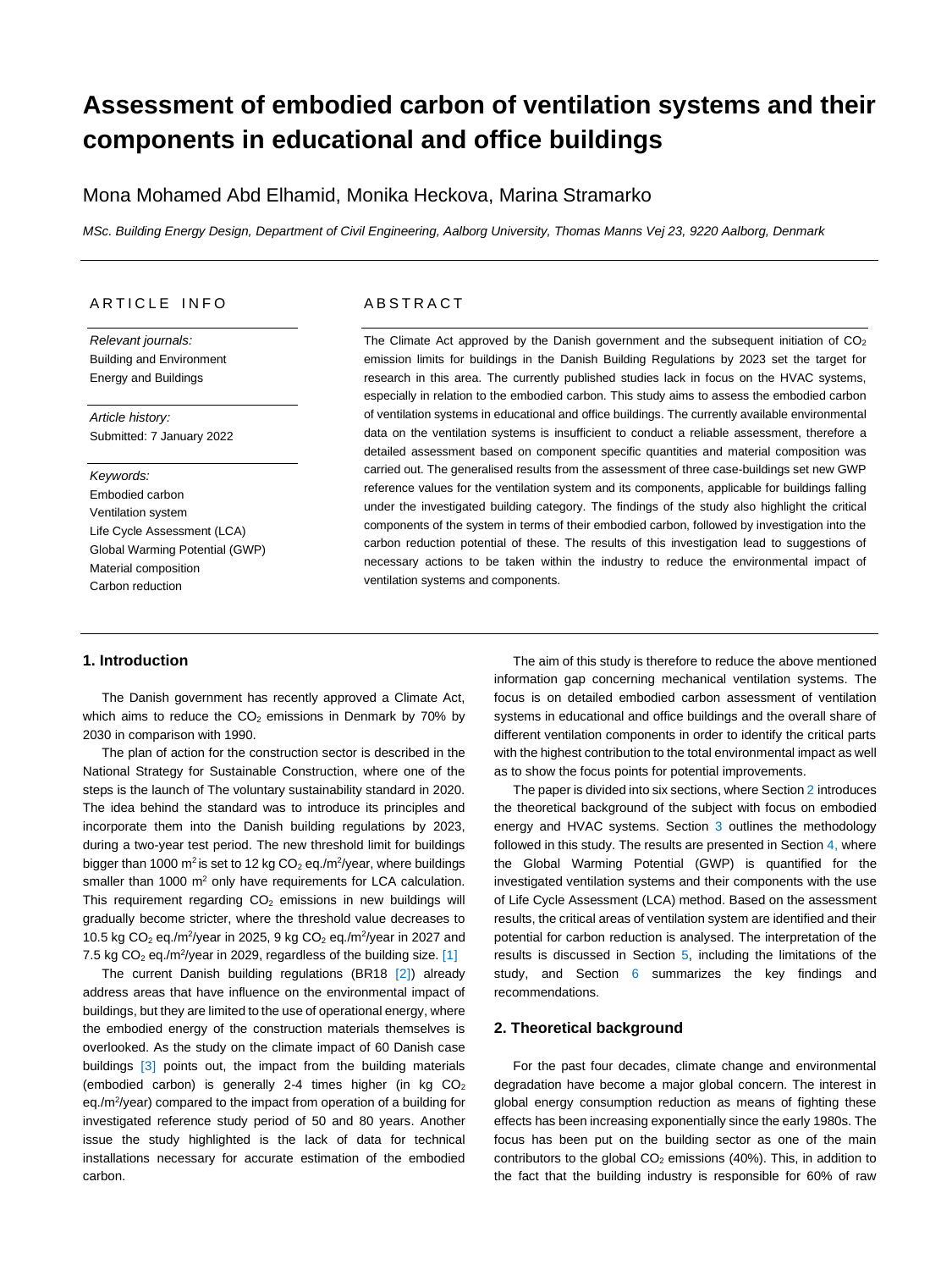material consumption and 35% of waste generation, as well as 50% of water consumption shows the impact the building sector has on the climate change. [4] [5] [6] [7] [8] [9] [10]

#### *2.1. Operating vs. embodied energy*

The global and European efforts in reducing the environmental impact of the building sector have been mainly focused on reduction of operational greenhouse gas (GHG) emissions so far. As the studies [11] and [5] point out, this focus is being reflected in the research and practice as well, where strategies for operational energy-efficiency have been implemented and executed successfully in the past decades. As a result, however, the share of embodied energy in the life cycle of buildings has increased, since implementing said energy-efficiency strategies requires increase in material use (external shading devices, increased insulation thickness in facades, energy-efficient windows, higher demands for mechanical ventilation,…), translating into higher embodied energy in projects.

The embodied carbon in energy efficient buildings as estimated by study [4] can have a contribution of up to 80% of their total lifetime GHG emissions. The share of embodied carbon in the total life cycle carbon emissions of a building can however vary depending on the building type and its function, the climate and location of the building, its material construction and orientation among others, as reported by study [9].

Study [12] performs literature review on 60 conventional and low energy buildings to analyse the environmental impact of both embodied and operational energy. The findings of this research show that the embodied energy is responsible for 2% to 38% of total energy use in conventional buildings and 9% to 46% in low - energy buildings.

Similar study analyses the embodied energy of 73 office and residential buildings and shows that the embodied energy is responsible for 10–20% of the total energy use of the buildings [13].

The area of research and practice concerning the operational energy is a robust area as demonstrated by study [11], where the needed tools to assess and optimize the operational energy in buildings are available, in terms of accurate data, methodologies, technology, codes and guidelines. In regard to embodied energy, however, the necessary tools and methods are not globally consistent or fully developed, which often results in unreliable and inaccurate results.

Study [6] describes the environmental impact of embodied energy of key materials in building sector as an overlooked aspect in building's carbon footprint assessment. It highlights the importance of considering the impact of the embodied energy in the design stage of the building process, while also taking into account the operational energy which has higher environmental impact throughout the life cycle of buildings. The study demonstrates that the reduction of operational energy in highly energy efficient buildings can be done to a limited extend. Therefore, efforts in the future should be directed to the reduction of the embodied carbon, which should be considered in early stages of the construction process. This can be applied at the design phase in the form of making the correct decision when selecting the materials.

#### *2.2. Life Cycle Assessment and environmental aspects*

The successful progress in reduction of the operational energy use in buildings in the recent years and the arising awareness of the importance of embodied energy share in the total environmental impact of the whole life cycle of a building has therefore caused a shift in attention towards this issue [9]. Many recent studies such as [5] and [14] show that a building cannot be labelled as sustainable only because it has a low energy consumption, since the entire life cycle would not be considered in the assessment, only the use phase. The design of low-carbon emission buildings needs to consider all aspects of the construction process including sourcing of the raw materials, production of components, their transport, maintenance and waste, in addition to the use of the building. Likewise, different environmental aspects should be also part of the assessment, minimising the risk of sub-optimisation, where efforts to reduce the impact of one of the aspects can result in negative effects on other environmental aspects/life cycle stages. However, study [6] determines carbon quantification as a major metric of environmental performance and energy efficiency, placing its impact above the other environmental aspects.

A globally accepted method for assessment of the environmental impact throughout a building´s life cycle and subsequent communication of the results is called Life Cycle Assessment (LCA). As the authors however point out in their study  $[8]$ , the application of LCAs in the global building sector still has no clear and accepted methodologies, especially concerning the use of different LCA tools, where the boundary conditions, impact categories or functional unit may vary from study to study. Another issue identified in the research paper are the uncertainties when conducting an LCA, where it is recommended to conduct a sensitivity analysis as part of the assessment, in order to improve the accuracy of the results.

Study [8] concludes that one of the gaps that has been brought into the light across different studies is the significant difference in the embodied energy calculations in terms of system boundaries and functional units, which results in large deviations between the results and difficulties in comparing and validating them. Applying different methodologies and different databases in assessment of the embodied energy of materials might give various results, as mentioned in study [6].

The deviations in the documented quantity of embodied energy of buildings have been addressed in different literatures as highlighted by the authors in study [11]. The reasons according to the study are the variations in system boundaries, estimation methodologies, data source, geographical and technological representativeness.

Study [15] draws attention to the lack of Environmental product declarations (EPDs) for building materials that are essential in LCA assessment. Denmark's neighbouring countries such as Norway, Sweden and Germany have a relatively high rate of availability in terms of EPDs for building materials, however the rate of availability is gradually rising in Denmark as well.

#### *2.3. HVAC systems focused LCA*

Many of the studies on the topic focus on general assessment of a building, often simplifying or omitting certain systems, such as the heating, cooling and air conditioning (HVAC). The scope of the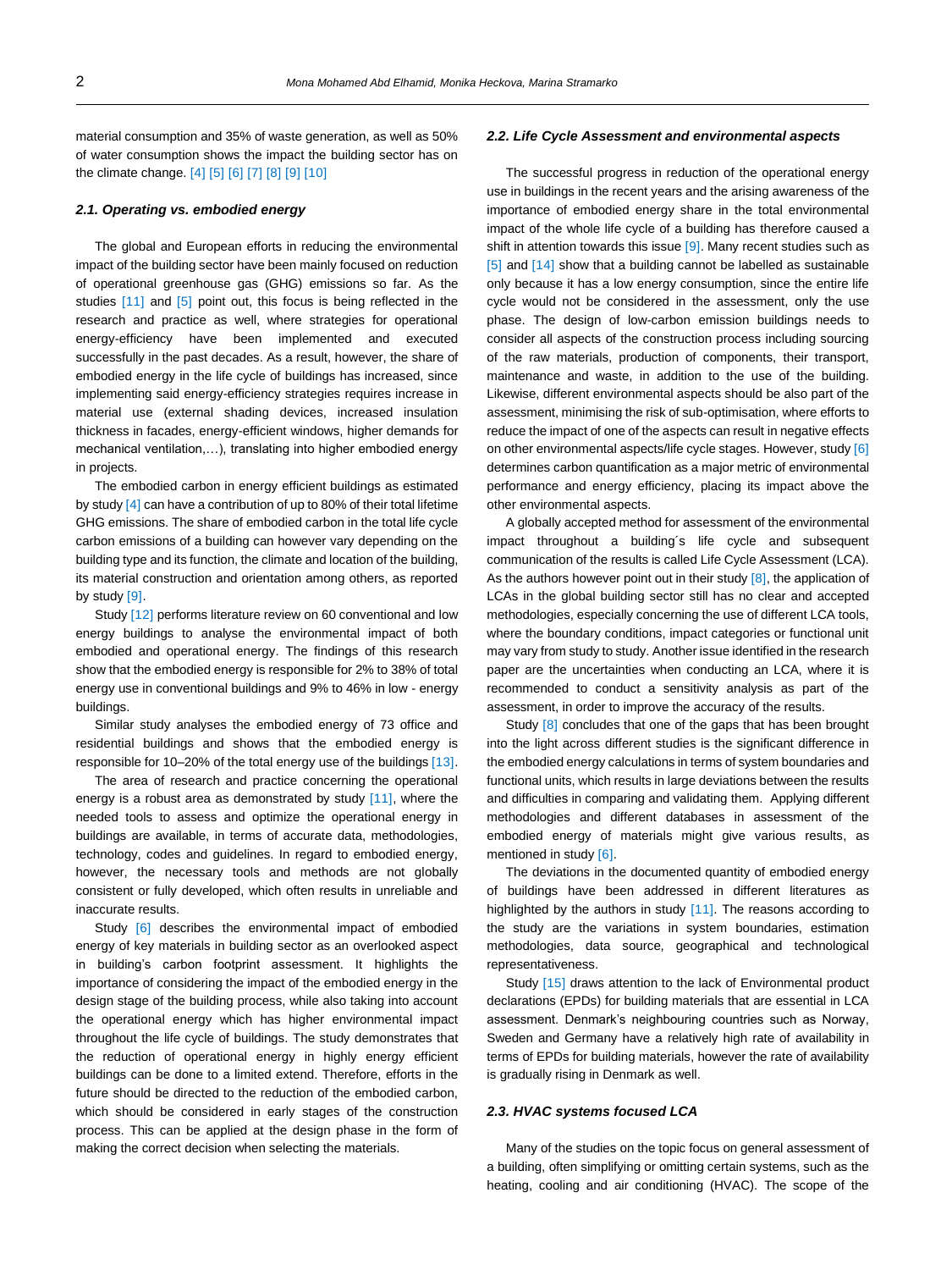majority of the LCA studies is the environmental impact of the general structure of the building envelope, while the studies that focus on HVAC systems are very rare and undetailed as addressed in studies [4] and [16].

The HVAC systems are however one of the large contributors to the total potential environmental impact in the building sector. This is shown in studies  $[16]$  and  $[7]$ , where they investigate the importance of the construction of HVAC systems and its impact on the environment. The manufacture, transportation and installation of these systems have a high carbon footprint that should not be underestimated, on the contrary, a sustainable ventilation method is highlighted as one of the possible strategies to reduce carbon emissions in buildings. In addition, the studies that deal with the LCA assessment of different alternative ventilation systems, in terms of carbon emissions, are very limited, according to study [7].

There are studies that have assessed the environmental impact of commercial buildings (offices, health cares, etc.) in regard to carbon emissions. The gathered studies from the reviewed literature analyse the embodied energy of HVAC systems and the share of it to the total environmental impact in the whole building's life cycle.

Study [4] has analysed the embodied impact of HVAC system in an office building situated in Switzerland. All the necessary information needed to conduct a life cycle assessment was taken from manufacturers and project documentation, supplemented with data from BIM model. The results from the assessment were compared with the target values from SIA 2040 (Swiss Energy Efficiency Path), revealing that the embodied energy of HVAC systems is triple compared to the defined goal and it accounts for 15% to 36% of the total embodied energy of the office building.

Another study analyses the embodied carbon of HVAC system in six healthcare centres located in Spain [5]. Based on the results, the embodied carbon for HVAC systems with lifespan of 15 years is around 48.95 kg  $CO<sub>2</sub>$ -eq/m<sup>2</sup> and this value can be compared with the building's operational  $CO<sub>2</sub>$  emissions for 2.3 years of use.

Furthermore, study [16] assesses the embodied emissions of three ventilation systems (VAV system, chilled beam and an underfloor air distribution) of an office building located in Melbourne, Australia, with reference study period of 50 years. Based on the results, the study concluded that all the above-mentioned systems have high contribution in regard to total carbon emissions, however the highest of all is the chilled beam system.

Another important study focuses on the building materials and technical installations in an office building in Sweden [14]. The purpose of this study is to show the parts that contribute more to several impact categories. The lifespan of the building is set to 50 years. The most essential findings are referring to HVAC systems that have a significant contribution to the total environmental impact, mainly due to replacement. Also, the study shows that the HVAC systems are responsible for 14% to 32% in four out of five impact categories, highlighting the importance of HVAC system in the life cycle assessment.

#### *2.4. Carbon reduction*

Understanding the critical areas of the system and its impact reduction opportunities provides a strong foundation for strategic and informed decisions in different stages of the design and building process, as implied in study [17].

Study [9] compiles and summarizes different embodied carbon reduction strategies in buildings and groups them into five categories, these being use of low-carbon materials, strategies for material quantity reduction, strategies involving recycling and material reuse, minimization of transport, and strategies regarding the construction process itself. The concepts presented in the study are focused on building in general and more specifically on its structural elements, but some are applicable for mechanical building systems as well.

#### <span id="page-2-0"></span>**3. Methodology**

## *3.1. Goal and scope*

The goal of the project is to estimate the GWP (carbon emissions) impact from the ventilation system and its components for different case-buildings individually and find a generalized impact of a said building type. In addition, the aim is to identify the critical components and to examine the available options for carbon reduction of these components.

The project is defined by the following system boundaries:

The investigated buildings were educational and office buildings of varying sizes (8000  $m^2$  - 10,000  $m^2$ ) situated in Denmark and ventilated mechanically.

The focus of this project is the embodied carbon of the ventilation systems which translates into the environmental impact category of GWP measured in [kg  $CO<sub>2</sub>$  eq.]. The remaining impact category indicators were excluded from the scope of the project.

The reference study period for the assessment is 50 years as recommended by the Danish agency for housing and planning for Voluntary Sustainability Class calculations [18].

In this project, the "cradle-to-grave" life cycle assessment was applied, investigating the stages/modules in the life cycle from the resource extraction ("cradle") to the disposal phase ("grave") [19]. The modules included in the assessment were the Product stage (A1-A3), Construction stage (A4-A5), Use stage - Replacement (B4) and End of life stage (C3-C4) as specified by the Danish agency for housing and planning for Voluntary Sustainability Class calculations [18]. The use stage – Operational energy use (B6) was excluded from the assessment, since the focus of the project is only the embodied carbon. [20]

The functional unit used in this project in order to establish functional equivalency between the investigated case-buildings was set to 1  $\text{m}^3$ /h airflow per 1  $\text{m}^2$  of heated floor area for a reference study period of 50 years. The results of the investigation were expressed in [kg  $CO<sub>2</sub>$  eq./m<sup>3</sup>/h m<sup>2</sup>], where [kg  $CO<sub>2</sub>$  eq.] is the unit for the investigated category indicator of GWP, since the focus of the project is the embodied carbon of the ventilation systems.

The following cut-off criteria were applied for the assessment: The investigated area of the building was the ventilation system and its components only, any other HVAC systems (heating) and their components were not included in the assessment.

Only the ventilation components defined and specified in the 3D ventilation model were included in the inventory for the analysis, any components related to the electrical model (wiring, control systems,…) and/or fire safety were excluded.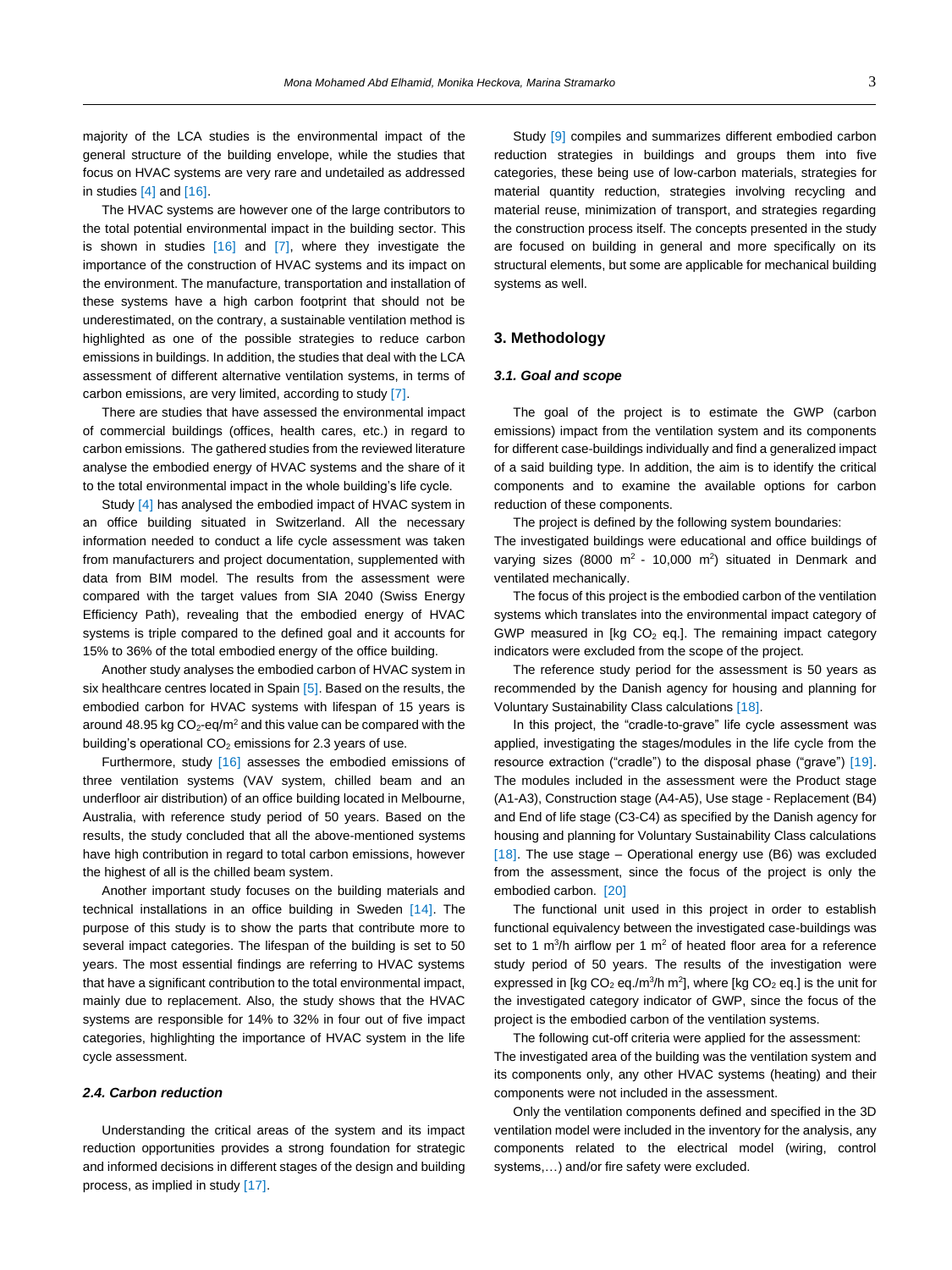Regarding the material composition of the components, all the materials that have higher than 1% share of the total component weight were included in the calculations. Heating/cooling mediums running through the component under operation were not included in the calculations due to insufficient information.

#### *3.2. Inventory analysis*

The BIM model and the project documentation for each casebuilding served as a base for quantifying the ventilation components and to define the building type, size, and other building properties.

Only the components contained in the 3D BIM model and the information included in them were considered. All the components were grouped in relevant categories, these being ducts & fittings, accessories, terminal units and air handling units. (The duct accessories category does not include any components related to fire and smoke strategies.) Schedules were made for each category, containing information on the component's producer, model, size and quantity. Where there was no information attached to the component (generic component, not defining the producer, type,…) assumptions regarding this information were made considering the availability and accessibility of such information from different producers in Denmark.

Quantity schedules were then exported from Revit to Excel, where the data was filtered and treated, depending on the required detail level for the LCA calculations.

Material composition was defined for each component listed in the schedules, based on the EPDs and datasheets provided by the manufacturer.

Detailed description of the data extraction and treatment process can be found in Appendix 1, Methodology, Data extraction. The list of all the components, their type, size and quantities can be found in Appendix 2, Data extraction. Data sheets and EPDs used for the calculations can be found in Appendix 2, Data sheets & EPDs.

#### *3.3. Impact assessment*

The impact assessment for this project was done using LCAbyg tool.

LCAbyg is a danish LCA calculation software that based on the user input regarding the building and building components (construction type, quantity, service life,…) uses the software´s database in addition to ÖKOBAUDAT [21] database information to calculate the environmental impact in different Life Cycle stages. The results obtained from the calculation are the material quantities and the environmental impact for the included elements.

The assessment for each case-building consisted of two different detail levels (generic assessment & detailed assessment), where the quantity input for calculations for both detail levels was based on the values extracted during inventory analysis.

The generic assessment was based on the generic data available in the ÖKOBAUDAT [21] database and the pre-set component properties in LCAbyg. The list of components and their properties from the Inventory Analysis was used as a guideline for finding the most relevant components in the database and to estimate their quantity. Due to the lack of available ventilation components in the existing database, the generic assessment model was built as a simplified version of the project´s ventilation system. The model

included only the ductwork and AHUs. Certain component categories were left out from the assessment altogether, since no applicable components, such as terminal units and duct accessories, can be found in the database.

The detailed assessment model was based on the detailed data from the Inventory analysis, consisting of definition of all the components, their properties and quantities. The impact of each component was calculated using its material share found in the EPDs and other documentation. The environmental indicator values of each material come from the ÖKOBAUDAT database [21] or the specific environmental data given by manufacturer. The service-life of the components used in the calculations, if not specified in the EPDs or datasheets, came from ASHRAE Equipment Life Expectancy chart [22], since the Danish equivalent [23] does not contain detailed ventilation component information.

For both, Generic and detailed assessment, the numbers for waste and transport (10% and 500 km respectively) used in the calculations are the recommended values by Danish agency for housing and planning for Voluntary Sustainability Class calculations [18] for cases where the actual values are unknown. Stated values were used for all the case-buildings, to ensure functional equivalency as described in the Goal and Scope definition.

The assessment for the carbon reduction options in the ventilation system was carried out using the LCAbyg tool, where the impact of the different alternatives for the critical components was examined in connection with other parameters as well.

Detailed description of the process can be found in Appendix 1. The input values and the calculation results for both generic assessment and detailed assessment models can be found in Appendix 2, LCAbyg results.

#### *3.4. Interpretation*

The results acquired in the Impact Assessment phase were interpreted for each of the case-buildings separately. The interpretation was done on different levels, one evaluating the total impact of ventilation on the system level, one on the component level and one on material level.

The results for all the case-buildings were then generalized by calculating the total weight and GWP of ventilation systems per functional unit in specified type of buildings (educational and office buildings). The results for both the weight and GWP are the accumulated values over the entire reference study period.

The interpretation results for each case-building can be found in Appendix 1, Life Cycle Assessment.

## <span id="page-3-0"></span>**4. Results**

#### *4.1. Generic assessment vs. detailed assessment*

As described in Sectio[n 3,](#page-2-0) the assessment for all the investigated case buildings have been done on two different detail levels, generic assessment and detailed assessment, where their results are then compared to each other. The goal of the comparison is to determine whether the generic assessment calculations are accurate enough and could be possibly used for a reasonably reliable environmental assessment of the ventilation systems.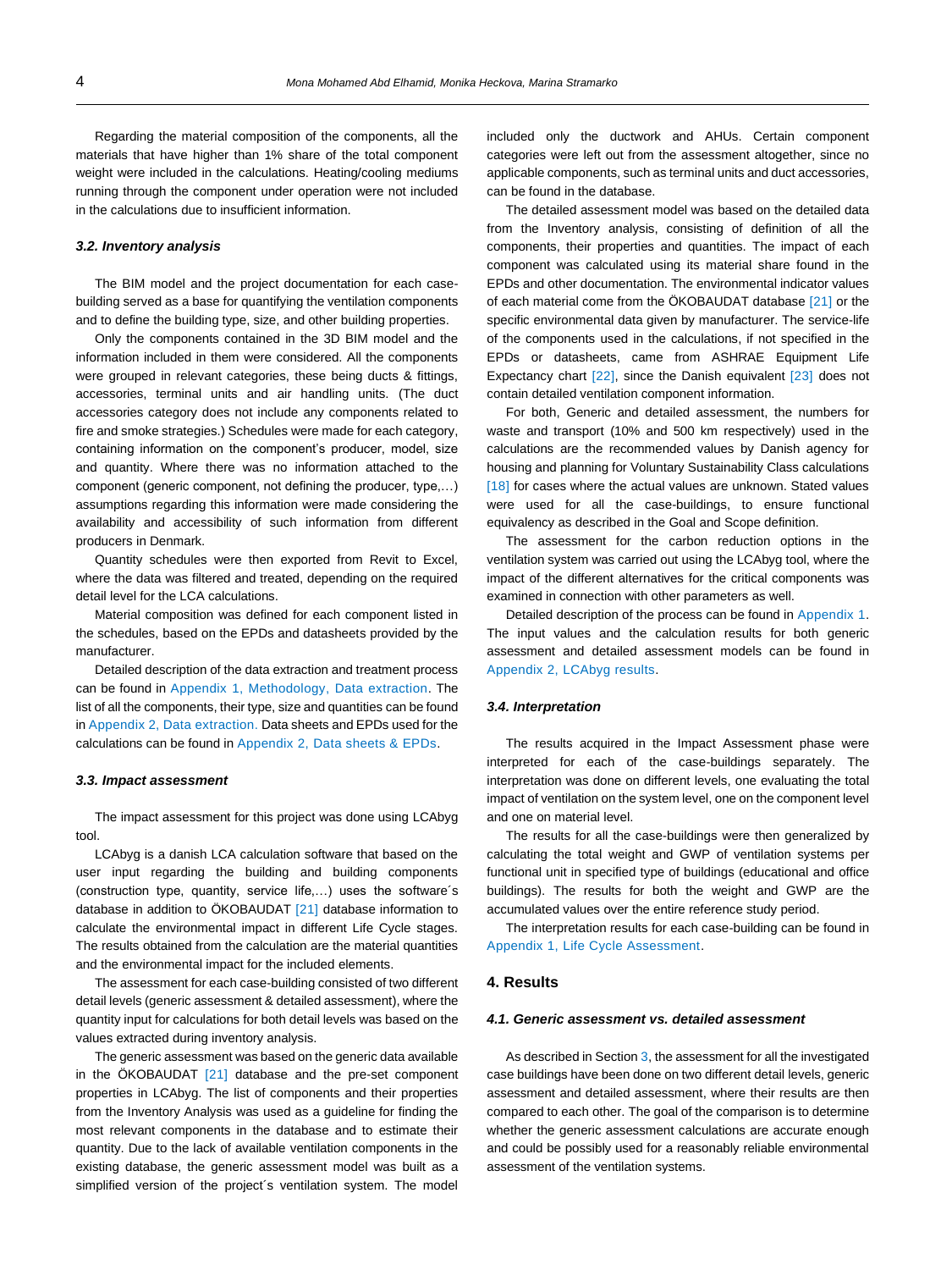In order to assess the extent of deviation between the two different levels, the detailed assessment results are set as 100% (representing the most accurate version of the ventilation system model) and the generic assessment results are expressed as a percentage of the detailed assessment results, showing the deviation. This method is applied for all the investigated cases, both on system level and on component level. [\(Figure 1](#page-4-0) [& Figure 2\)](#page-4-1)

The results show relatively small deviation of the generic assessment calculations from the reference values of detailed assessment in the total weight of the ventilation system in all the cases. These results however, do not reflect the extent of overestimation/underestimation on the component level, where there is an extensive overestimation of weight of the ductwork, being almost doubled compared to detailed assessment and a significant underestimation of the weight of AHUs. In addition, there is an absence of duct accessories and terminal units from the generic assessment calculation altogether. [\(Figure 1\)](#page-4-0)

The same applies when considering the results of GWP, where the environmental impact is dependent on the weight of the assessed system in combination with other parameters. [\(Figure 2\)](#page-4-1)

The investigation into the two different detail levels and the quality of the results that can be obtained point out that generic assessment calculations are not accurate enough to be used for appropriate environmental assessment of the ventilation systems. Therefore, the next section will present detailed investigation of the detailed assessment results in order to set a baseline data for further use.



<span id="page-4-0"></span>**Figure 1.** Weight comparison between generic assessment and detailed assessment **a)** for the whole ventilation system, **b)** for ventilation component categories



<span id="page-4-1"></span>**Figure 2.** GWP comparison between generic assessment and detailed assessment **a)** for the whole ventilation system, **b)** for ventilation component categories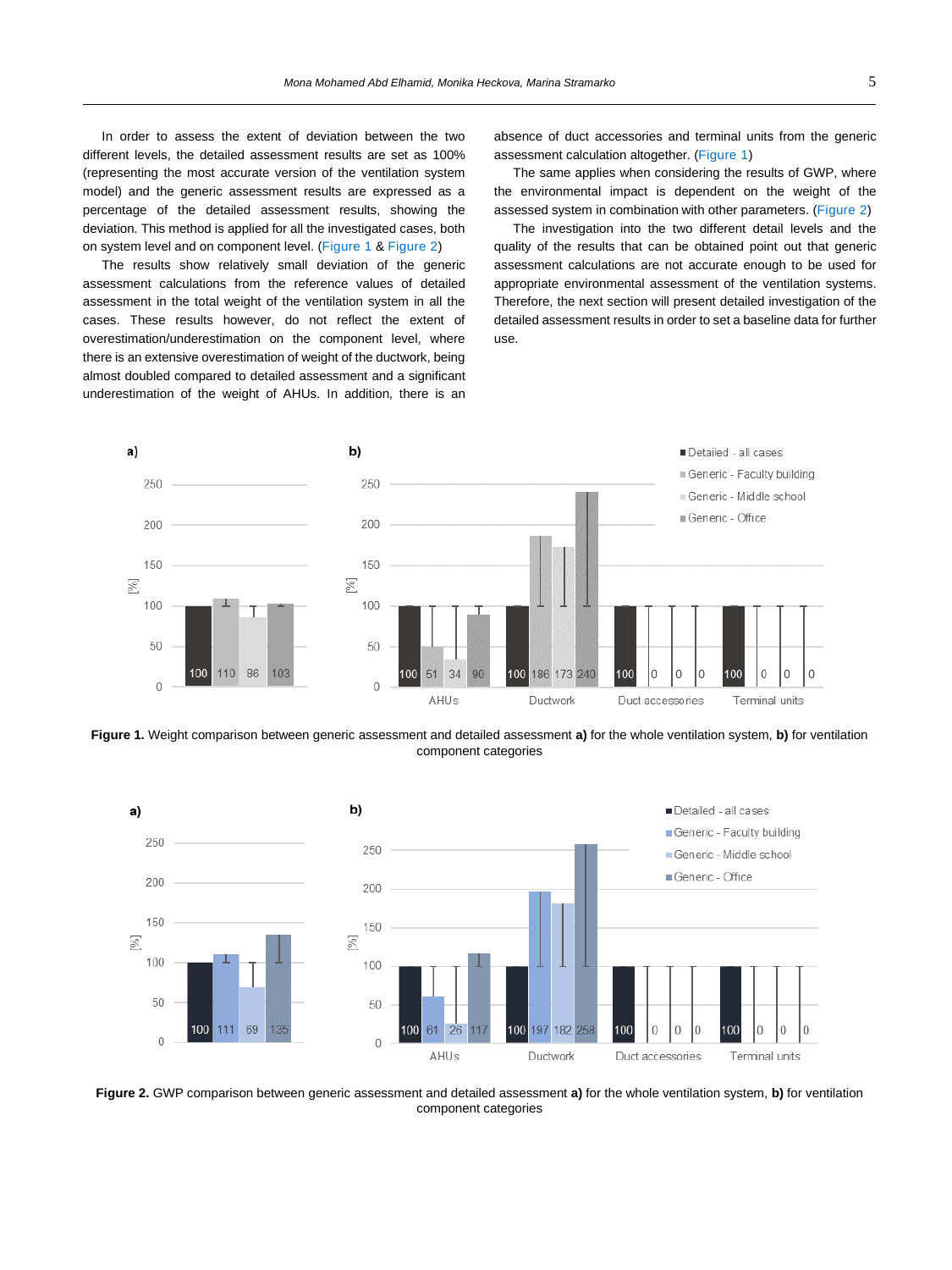# <span id="page-5-2"></span>*4.2. Detailed assessment*

The results from the detailed calculations are presented with the use of the defined functional unit ( $m^3/h$  per  $m^2$  heated floor area). The aim is to enable easy application of the obtained results in any building of the investigated category, with the use of the total heated floor area and the total air flow of the building.

Evaluating the average accumulated weight of the system (9278 kg per  $m^3/h$   $m^2$ ), the AHUs are the major contributor for all the investigated cases that account for 48% of the total weight in average (4456 kg per  $m^3/h$   $m^2$ ). It is followed by the weight of the ductwork with 37% (3434 kg per  $m^3/h$   $m^2$ ). The total share of duct accessories and terminal units is relatively small, amounting to 15% in total (1110 kg per m<sup>3</sup>/h m<sup>2</sup> and 279 kg per m<sup>3</sup>/h m<sup>2</sup> respectively). [\(Figure 3\)](#page-5-0)

Considering the average GWP impact of the system calculated at 3.36E+04 kg  $CO<sub>2</sub>$  eq. per m<sup>3</sup>/h m<sup>2</sup>, the 48% share in weight from the AHUs translates to 60% (2.01E+04 kg CO<sub>2</sub> eq. per m<sup>3</sup>/h m<sup>2</sup>) of the total GWP, while the 37% share in total weight from the ductwork results only in 31% (1.04E+04 kg  $CO<sub>2</sub>$  eq. per m<sup>3</sup>/h m<sup>2</sup>) of the total GWP of the ventilation system. The relatively small weight of the duct accessories and terminal units (15%) translates to even smaller share of the total GWP accounting for  $9\%$  (1.97E+03 kg CO<sub>2</sub> eq. per  $m^3/h$  m<sup>2</sup> and 1.05E+03 kg CO<sub>2</sub> eq. per m<sup>3</sup>/h m<sup>2</sup> respectively). (Figure [4\)](#page-5-1)



<span id="page-5-0"></span>**Figure 3.** Average accumulated weight over the reference study period **a)** of the whole ventilation system, **b)** of ventilation component categories. **c)** Average share of the weight for different component categories



<span id="page-5-1"></span>**Figure 4.** Average GWP over the reference study period **a)** of the whole ventilation system, **b)** of ventilation component categories. **c)** Average share of the GWP for different component categories

Because the AHUs have been determined as the highest contributor to the total GWP of the ventilation system, further analysis has been carried out, where all the different AHU components have been investigated separately for all the casebuildings.

The results show that the filters have the highest impact in regard to the total GWP, 40% (7.93E+03 kg CO<sub>2</sub> eq. per m<sup>3</sup>/h m<sup>2</sup>), corresponding to the highest share in the accumulated weight, 51%  $(2258 \text{ kg per m}^3/\text{h m}^2)$ , of the AHUs in average.

The component with the second highest GWP is the heat exchanger, with 30% (6.11E+03 kg  $CO<sub>2</sub>$  eq. per m<sup>3</sup>/h m<sup>2</sup>) of the total,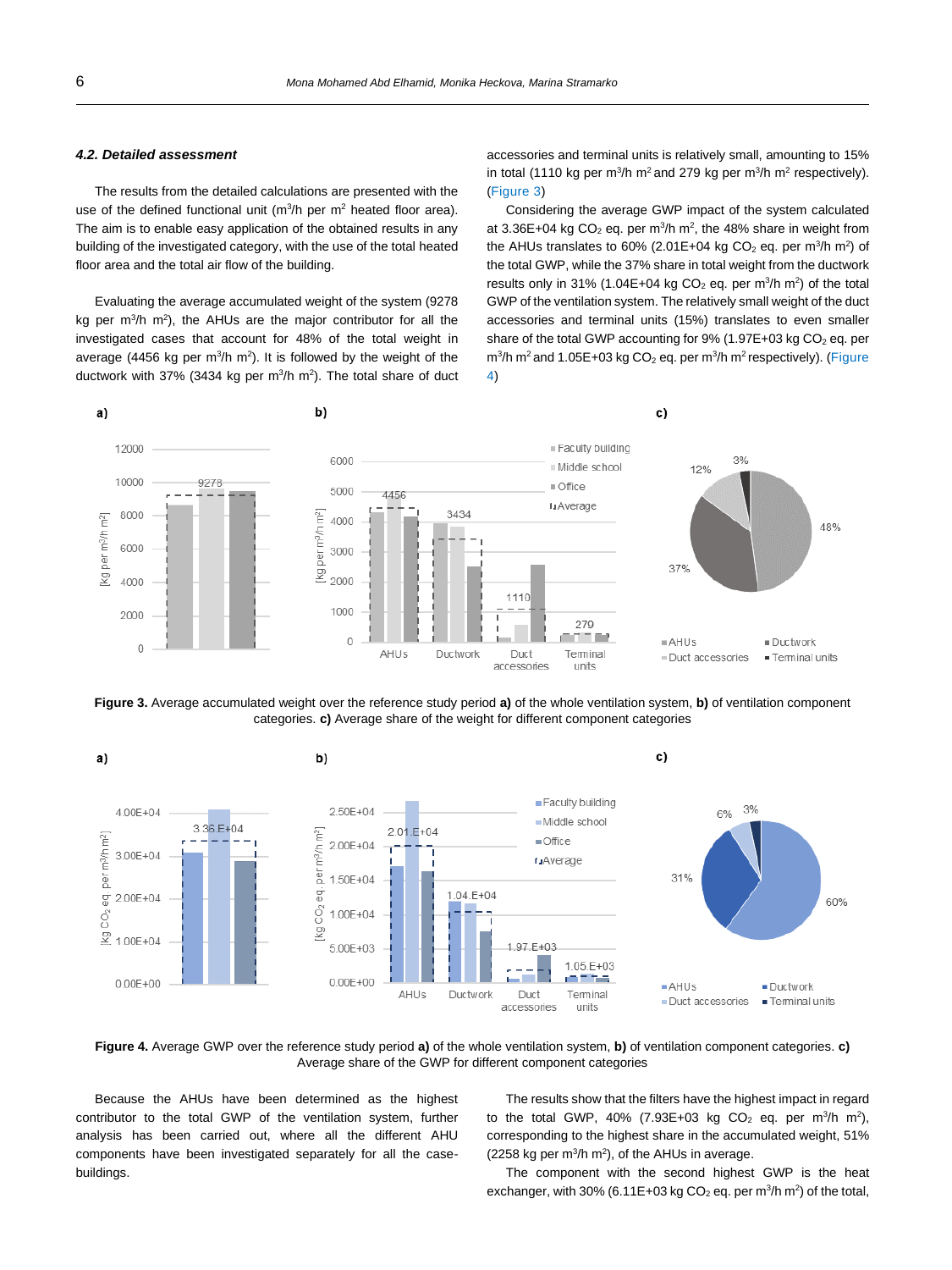even though the weight of the component and its share is relatively small (8%, 614 kg CO $_2$  eq. per m $^3$ /h m $^2$ ).

The third and fourth largest contributor to the total GWP are the heating/cooling coils and the frame/casing of the unit, with 14%  $(2.86E+03 \text{ kg } CO<sub>2</sub> \text{ eq.} \text{ per } \text{m}^3/\text{h } \text{m}^2)$  and 12%  $(2.36E+03 \text{ kg } CO<sub>2</sub> \text{ eq.} \text{ eq.} \text{ eq.} \text{ eq.} \text{ eq.} \text{ eq.} \text{ eq.} \text{ eq.} \text{ eq.} \text{ eq.} \text{ eq.} \text{ eq.} \text{ eq.} \text{ eq.} \text{ eq.} \text{ eq.} \text{ eq.} \text{ eq.} \text{ eq.} \text{ eq.} \text{ eq.} \text{ eq.} \text$ per m<sup>3</sup>/h m<sup>2</sup>) respectively. Even though the environmental impact of the two components is very close, this does not reflect the difference in their weight, where the heating/cooling coils amount to only 8%

 $(339 \text{ kg per m}^3/h \text{ m}^2)$  of the total weight and the frame/casing to 18%  $(814 \text{ kg per m}^3/h \text{ m}^2).$ 

The components with the smallest impact on the total GWP of the unit are the fans and dampers, with only 2% each (4.02E+02 kg  $CO<sub>2</sub>$  eq. per m<sup>3</sup>/h m<sup>2</sup> & 4.65E+02 kg  $CO<sub>2</sub>$  eq. per m<sup>3</sup>/h m<sup>2</sup> respectively). In terms of weight, the fans have higher share of 8% (376 kg per  $m^3/h$  m<sup>2</sup>), whereas the dampers contribute with only 1%  $(54 \text{ kg per m}^3/h \text{ m}^2)$ . [\(Figure 5](#page-6-0) & [Figure 6\)](#page-6-1)



<span id="page-6-0"></span>**Figure 5. a)** Average accumulated weight of the AHU components over the reference study period. **b)** Average share of the weight for different AHU components



<span id="page-6-1"></span>**Figure 6. a)** Average GWP of the AHU components over the reference study period. **b)** Average share of the GWP for different AHU components

The analysis of the different LCA stages shows that Production and Replacement are the two dominant contributors to the total GWP of the system, where the ductwork is dominant in the production stage as AHUs are dominant in the replacement stage, reflecting the shortened life-expectancy of their components. [\(Figure 7\)](#page-7-0)

Supplementary result tables can be found in Appendix 1, Life Cycle Assessment – Average results for investigated building category.

Investigation into the general material composition and weight for each of the components in the ventilation system shows that

galvanized steel and aluminium are the most used materials and therefore represent the highest contribution to the total GWP of the system. [\(Figure 7\)](#page-7-0)

Assessing the different components of the ventilation system, the filters are not only the highest contributor to the total GWP of the AHU itself but also the second highest contributor to the total GWP of the whole system, amounting to 23.6%. The highest contributor among all the components (including the sub-components of AHUs) of the system is the ductwork with 31.1% share in the total GWP. Heat exchanger is coming in the third place, with 18.2%.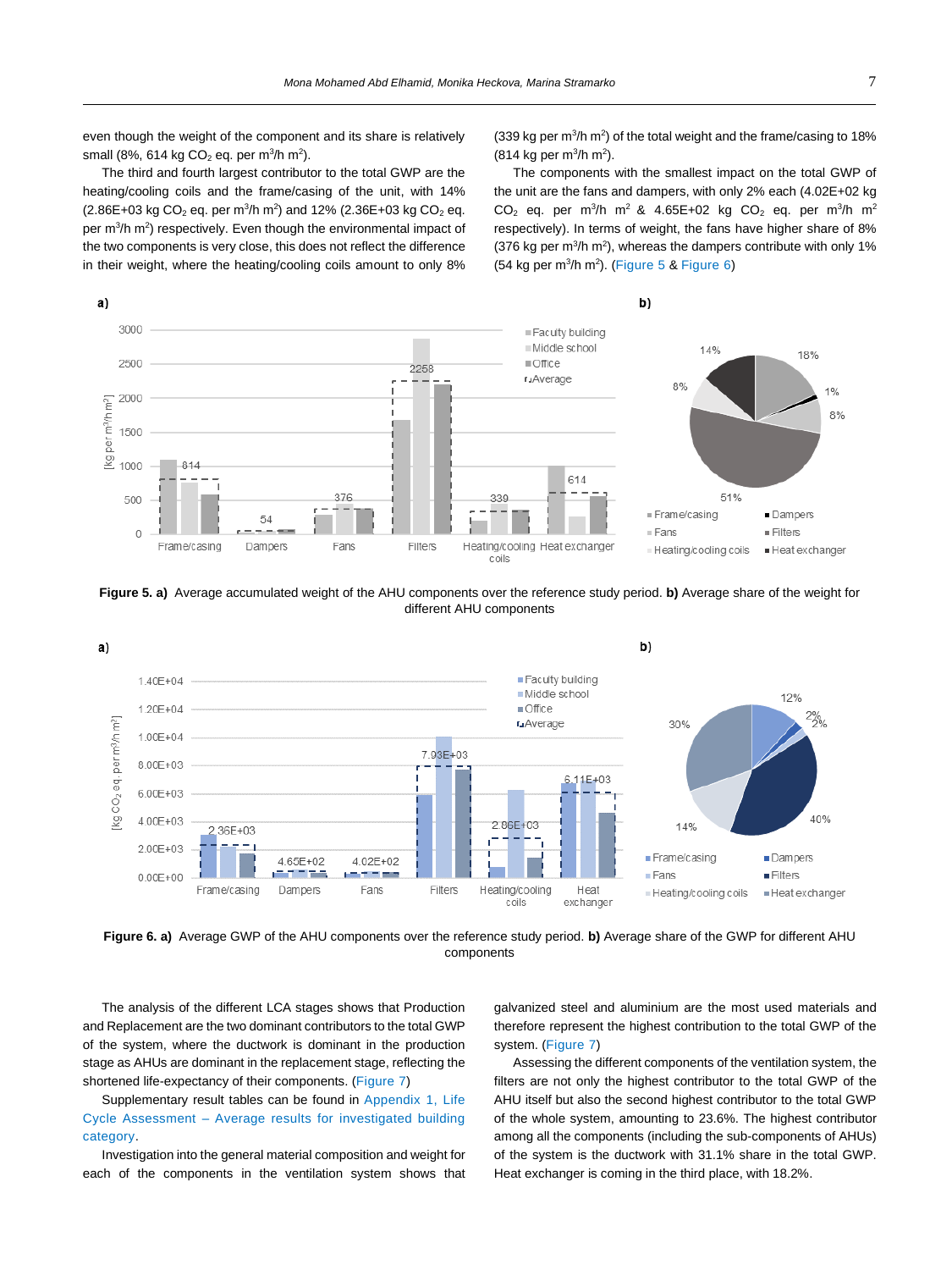b)

Considering the service-life of the investigated components in the ventilation system, the filters are the dominant player with 49 required replacements throughout the reference study period. [\(Figure 7\)](#page-7-0)





<span id="page-7-0"></span>Figure 7. a) Average accumulated weight of ventilation components over the reference study period on system, component & material level **b)** Average GWP, share of the different LCA stages and number of replacements of ventilation components over the reference study period on system, component & material level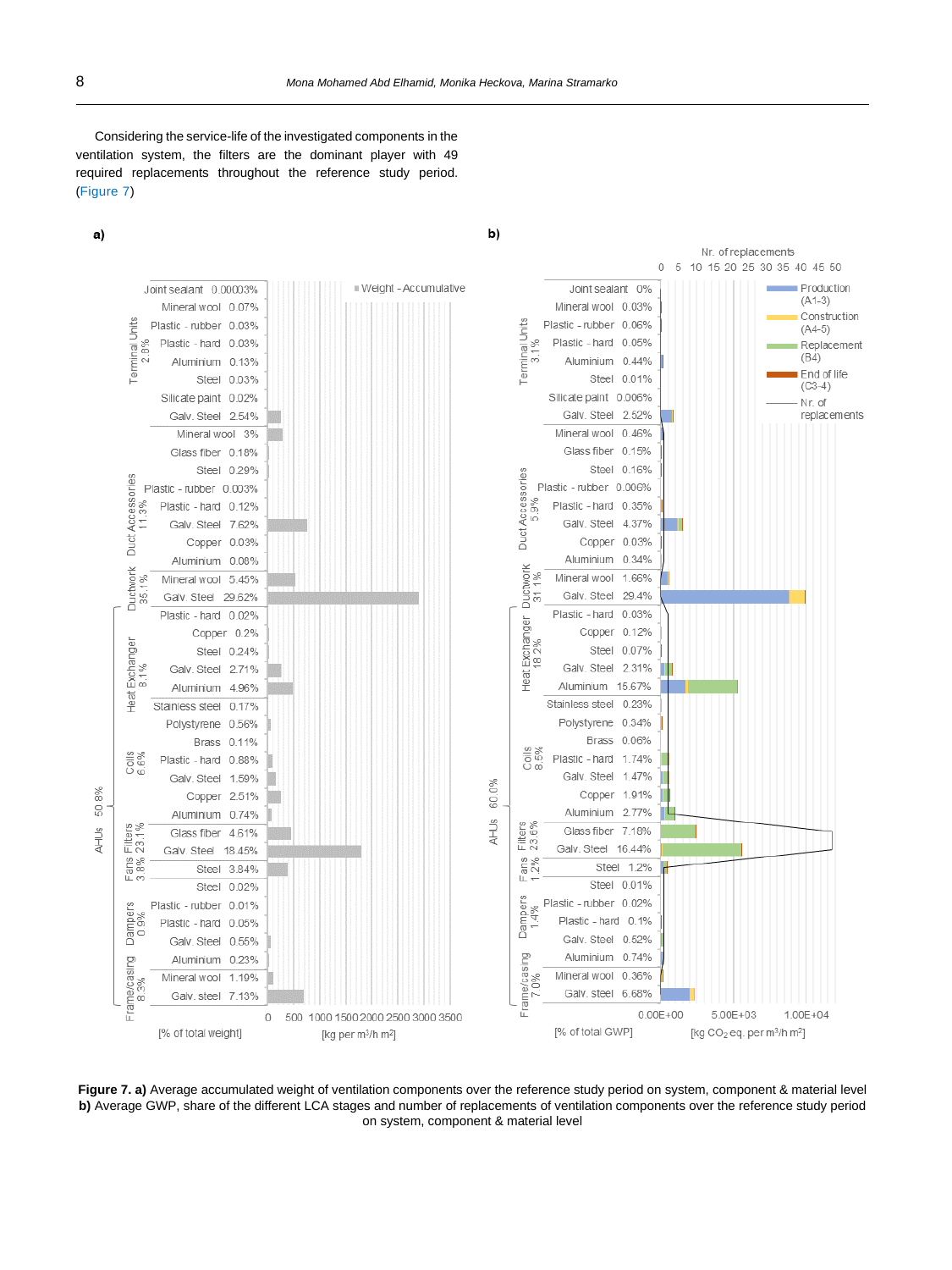#### *4.3. Optimisation potential on component level*

Based on the results from Section [4.2](#page-5-2) the components identified as the most critical ones are examined in their environmental impact improvement potential. The different available options for the components are evaluated in regard to their GWP, while keeping in mind their functional and technical requirements. Additional theoretical background on carbon reduction strategies in ventilation can be found in Appendix 1, Optimisation potential on component level.

The ventilation system component with the highest share of GWP is determined to be the AHUs, with 60% of the total impact from the whole system. Any reduction in its impact can therefore have significant improvement on the assessment. Further investigation singles out the heat exchanger and the filters as the AHU components with the highest contribution.

#### *4.3.1. Heat exchangers*

As the heat exchanger has been identified as one of the two main contributors to the total GWP of the AHUs, the different heat exchanger types that can be used have been investigated.

The calculation has been carried out using LCAbyg and data from Systemair for one AHU type for a specific air flow through the heat exchanger. The heat exchanger type has been changed for each calculation in order to examine how the total weight and GWP changes. The service life for all the investigated types is identical. The input data and the results of the calculations can be found in Appendix 1, Optimisation potential on component level, Heat exchangers.

The results of the assessment show that the rotary heat exchanger has the lowest GWP, reflecting its weight. The runaround coil coming in second place in regard to the GWP, despite its weight. The GWP of the plate heat exchangers (both cross- and counter-flow) turns out to be almost two times higher compared to the rotary heat exchanger, where the counter-flow heat exchanger results in slightly better GWP compared to cross-flow heat exchanger.

Besides the environmental profile of the different heat exchanger types, other parameters need to be taken into consideration as well, when selecting the most suitable to be used in a project. These criteria include for example the efficiency of heat recovery [24] and risk of leakage [25]. [\(Table 1\)](#page-8-0)

#### <span id="page-8-0"></span>**Table 1.** Heat exchanger types – Optimisation potential

| Heat exchanger Heat recovery<br>type | efficiency | Risk of<br>leakage | Weight | GWP  |
|--------------------------------------|------------|--------------------|--------|------|
| Rotary                               | <85%       | moderate           | 44%    | 37%  |
| Cross-flow                           | <85%       | low                | 98%    | 100% |
| Counter-flow                         | $< 90\%$   | low                | 100%   | 99%  |
| Run-around coil                      | <70%       | none               | 95%    | 41%  |

#### *4.3.2. Filters*

Another main contributor to the total GWP of an AHU is the filters due to the requirement of their replacement minimum once every year [26]. This is to ensure that hygienic and comfort requirements for dust and other particles are fulfilled as well as to ensure the performance and service life of all the other components in the system. [27]

Since the frequent replacement of the filters is essential, the most impactful action how to reduce the carbon emissions related to filters is through the energy used under operation of the building. The operational stage is however outside of the scope of this project and will not be investigated further.

#### *4.3.3. Ductwork*

The ductwork has been identified as the second highest contributor, among the component categories, to the total GWP of the ventilation system, with 31% share. Parameters that affect its environmental impact and show possibilities for improvement are the shape of the ducts, the layout of the distribution system and the materials it is made of.

The conventionally used shapes for the ductwork are round ducts and rectangular ducts, where each shape has its own applications.

Round ducts have for a given cross-sectional area the smallest circumference compared to the perimeter of the rectangular ducts (or any other shape) of the same cross-sectional area. This results in significant saving in material consumption. At the same time, the round ducts have the smallest pressure loss per m for a given crosssectional area, resulting in higher efficiency in transporting the air. It is therefore recommended to use rectangular ducts only where the space for the installations is limited or in other special circumstances, as is a common practice. [28]

Regarding the design/layout of the distribution system, any unnecessary pressure losses should be avoided and the pathways should be as short as possible so as to decrease the performance requirements for the AHU and its components sizes (material quantities used) as well as the material quantities for the distribution system itself. [28]

The most common material used for ventilation ducts is sheets of metal. Typically, they are made of galvanised steel, but other metals, such as aluminium, can be used as well under certain circumstances.

There are also non-metallic ducts available in the market. One of the options is Fiberglass Reinforced Plastic (FRP), which is mainly used for chemical exhaust or exhaust for corrosive media (air mixtures with vapours, dust and/or reactive gasses). [29]

Another non-metallic option, that is applicable for the investigated building type, is fabric ducting made of polyester. These ducts have been successfully used in schools, offices and other similar types of buildings. Compared to their traditional sheet metal counterpart, they have in addition to the environmental advantages [\(Table 3\)](#page-9-1) also technical, hygienic and economic advantages [\(Table 2\)](#page-9-2). The fabric ducts can be used as ducting for both air supply and exhaust (air transfer in branches, connection ducts and bends of the distribution From the efficiency Risk of the efficiency ender at the multiple ender and the right of the efficiency the efficiency the efficiency the efficiency the efficiency the efficiency the ender at the rooms of the rooms of the r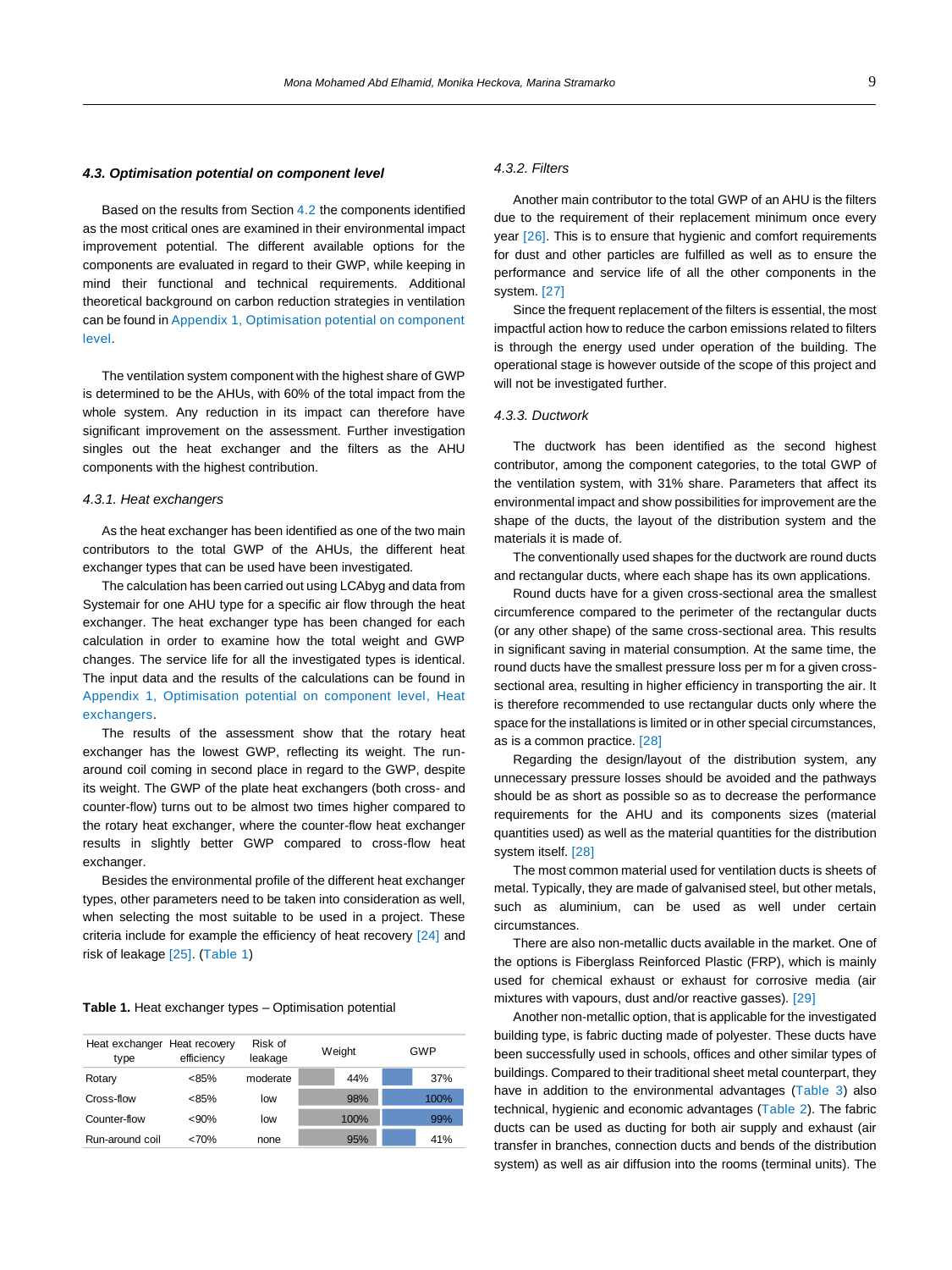pressure losses of fabric ducting are comparable to the metal sheet ducts. [30] [31]

The calculation has been carried out using LCAbyg and the duct quantities have been taken from a random section of one of the case-buildings. The input data and the results of the calculations can be found in Appendix 1, Optimisation potential on component level, Ductwork.

The results of the assessment show that the fabric ductwork has significantly lower GWP compared to the galvanised steel option, reflecting its weight, even with considering the shorter service life and the need for replacement.

<span id="page-9-2"></span>**Table 2.** Galvanised steel vs. fabric ducts – technical properties

| Duct<br>material | Condensation Weight Cost Installation Easy<br>risk |      |      | time  |     | Sound<br>cleaning attenuation |
|------------------|----------------------------------------------------|------|------|-------|-----|-------------------------------|
| Galv. steel      | ves                                                | hiah | hiah | lona  | no  | no                            |
| Fabric           | no                                                 | low  | low  | short | ves | ves                           |

<span id="page-9-1"></span>**Table 3.** Galvanised steel vs. fabric ducts – environmental properties [per  $m<sup>2</sup>$  surface area]

| Duct type        | Service life | Weight | GWP  |
|------------------|--------------|--------|------|
| Galvanised steel | >50 years    | 100%   | 100% |
| Fabric           | 25 years     | 7%     | 19%  |

# <span id="page-9-0"></span>**5. Discussion**

In line with the findings of previous studies [11] [15], there is a general problem with data availability and quality when assessing the environmental impact of building materials, especially in connection to technical installations [3]. The process of assessing the cases as well as the results obtained underline this issue.

Under the generic assessment, the total absence of certain ventilation component categories (duct accessories, terminal units) has been observed, as well as the lack in variety of the available remaining component categories (AHUs, ductwork).

Under the detailed assessment, the technical data on the investigated systems was found lacking in some areas. Example of this is the difference between the specific cases in relation to ductwork and duct accessories [\(Figure 4\)](#page-5-1), where the office model contains more silencers (duct accessories) compared to the other two buildings, even though they have the same requirements for attenuation of sound from technical installations [2]. The increased number of silencers in the office building results in notable reduction in ductwork compared with the other cases. The difference in results is therefore associated with incomplete information in the BIM models. The incomplete environmental data available, resulting in necessary assumptions on certain products, also affected the accuracy of the results.

As the comparison between the generic and detailed assessment implies [\(Figure 2\)](#page-4-1) the deviation in the results between the two is apparent, especially on the component level. This combined with the absence of duct accessories and terminal units from the generic

assessment calculation point to unreliability of the generic assessment.

The combination of the lack of information available on environmental impact of the HVAC systems as pointed out in [3] and the unreliability of the assessment of ventilation systems based on the available generic data as this paper presents, shows a need for reliable reference values to be established. The values presented in this paper could possibly be used as such reference values for the educational and office building category. Presenting the results in functional unit of kg  $CO<sub>2</sub>$  eq./m<sup>3</sup>/h m<sup>2</sup> makes them applicable for other cases under the same category. [\(Table 4\)](#page-9-3)

<span id="page-9-3"></span>**Table 4.** GWP reference values

|                           | GWP                                                  |
|---------------------------|------------------------------------------------------|
|                           | [kg $CO2$ eq. per m <sup>3</sup> /h m <sup>2</sup> ] |
| <b>Ventilation system</b> | 3.36E+04                                             |
| Distribution system       | $1.34E + 04$                                         |
| Terminal units            | $1.05E + 0.3$                                        |
| Duct accessories          | $1.97E + 0.3$                                        |
| Ductwork                  | $1.04E + 04$                                         |
| AHUs                      | $2.01E + 04$                                         |
| Heat exchanger            | $6.11F + 0.3$                                        |
| Heating/cooling coils     | $2.86E + 0.3$                                        |
| Filters                   | $7.93E + 0.3$                                        |
| Fans                      | $4.02F + 02$                                         |
| Dampers                   | $4.65E + 02$                                         |
| Frame/casing              | $2.36E + 0.3$                                        |
|                           |                                                      |

The obtained results indicate that on system level the AHUs are the main contributor to the total GWP, followed by the ductwork. On the component level within the AHU the filters are shown to have the most impact on the GWP, where the heat exchanger is coming in second place. The cause of this, as demonstrated in the results section [4,](#page-3-0) is the weight of the components, their material composition and their service-life in relation to the reference study period. The investigation in terms of material composition of the component categories highlights the galvanised steel as the most used material and aluminium as the most impactful per its weight. [\(Figure 7\)](#page-7-0)

The difference between the GWP of the specific cases related to the AHUs [\(Figure 4\)](#page-5-1) is caused by the use of a variety of different component types and their quantities. For example, the Middle school case-building uses heat pump as an alternative to cooling coil. [\(Figure 6\)](#page-6-1) While heat pump saves energy consumption under operation, its embodied carbon is significantly higher compared to the traditional cooling coils used in AHUs.

The presented findings in this study set the foundation for possible carbon reduction options, where the critical areas of the system have been determined and their potential for optimisation has been investigated. Under the AHUs category, the rotary heat exchanger has the lowest GWP, followed by the run-around coil heat exchanger, while the plate heat exchangers have the highest GWP. The results are a reflection of the components weight and material composition, since the life-expectancy is the same for all the types. It is recommended however, to take into consideration also other technical and performance parameters, such as risk of leakage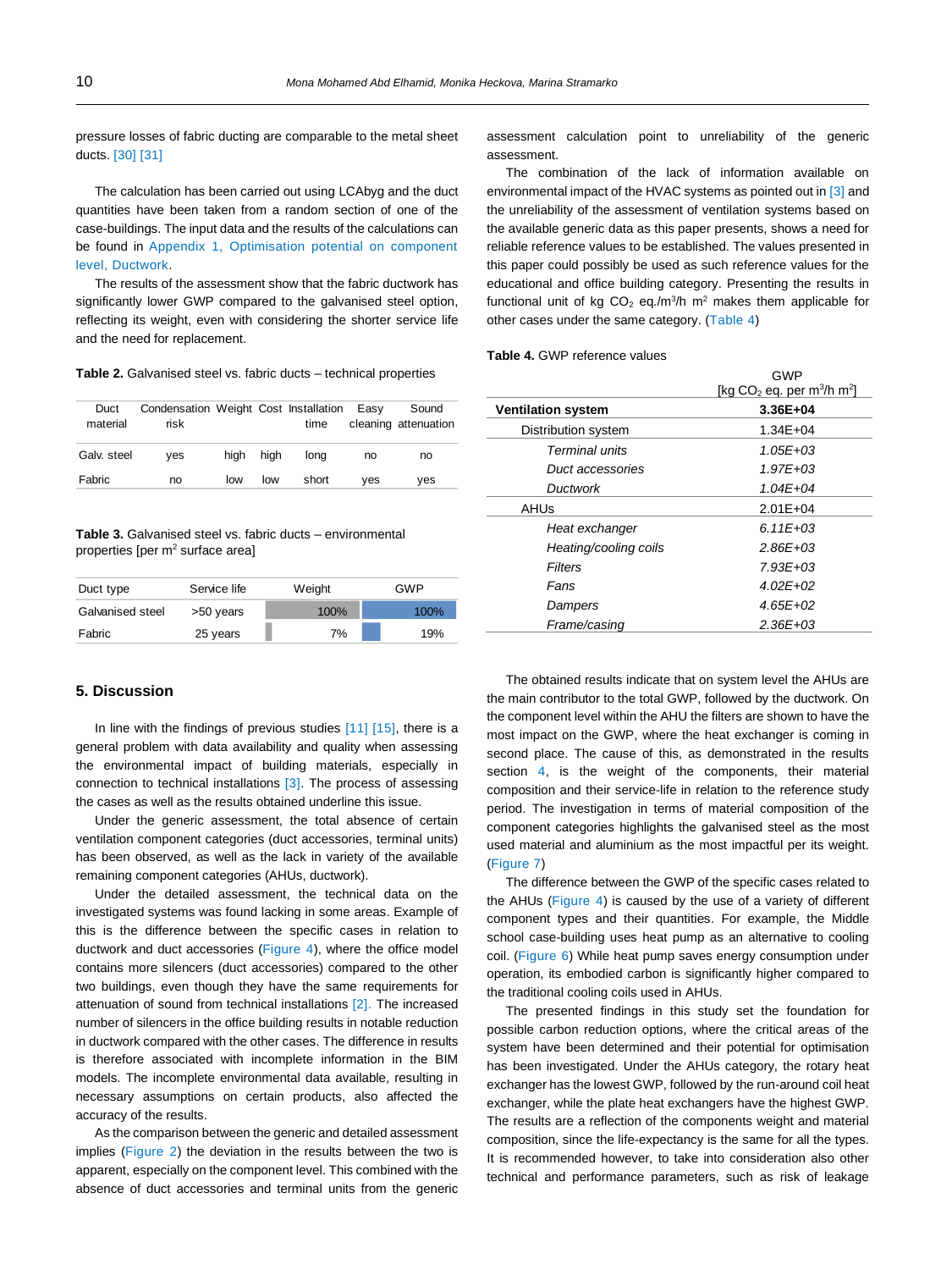and/or heat recovery efficiency, as well as the specific needs of the project when deciding on the type to be used. [\(Table 1\)](#page-8-0)

The filters, even though being one of the critical components in the system, do not show much of an optimisation possibilities in terms of embodied carbon, since there is a requirement for them to be replaced once a year for hygienic, technical and comfort purposes. As of date, maintenance options and/or partial reuse of the component is not a standard practice in the industry. Recycling strategies, partial replacement of only the medium or other maintenance possibilities to extend the service-life of the component should be developed and introduced to the industry.

The ductwork, another critical component category in terms of its environmental impact, shows potential for carbon reduction in different areas, such as the shape of the ducts, the layout of the distribution system or the materials used for production of the components. The use of circular ducting where possible, optimal layout with short pathways and minimal pressure losses can all result in decrease of material use and therefore positively affect the environmental impact of the system. In terms of the material, the results point to fabric ducting as an alternative to the traditional galvanised steel that can result in significant carbon reduction. [\(Table 3\)](#page-9-1)

Other than the carbon reduction, there are also other technical properties of fabric ducting that should be considered during the decision-making process. [\(Table 2\)](#page-9-2)

The obtained reference value on system level  $(3.36E+04 kg CO<sub>2</sub>)$ eq. per m<sup>3</sup>/h m<sup>2</sup>) converted to a unit of kg CO<sub>2</sub> eq. m<sup>2</sup>/year (0.76 kg  $CO<sub>2</sub>$  eq. m<sup>2</sup>/year), compared to the threshold limits set in The voluntary sustainability standard  $[1]$  of 12 kg CO<sub>2</sub> eq./m<sup>2</sup>/year for year 2023, takes a 6.4% share of the total acceptable carbon emissions for buildings bigger than 1000  $m^2$ . The share increases to 10.2% for a threshold limit of 7.5 kg  $CO<sub>2</sub>$  eq./m<sup>2</sup>/year set for year 2029. (Appendix 1, Carbon emission threshold limits) Considering that the calculated value of 0.76 kg  $CO<sub>2</sub>$  eq. m<sup>2</sup>/year includes only the embodied carbon of the ventilation system, the results suggest that optimisation is essential in this area in order to fulfil the set threshold limits for the whole building.

The results of this study (0.76 kg  $CO<sub>2</sub>$  eq. m<sup>2</sup>/year) are in line with the result of study [16], where the embodied carbon of an investigated VAV ventilation system in an office building under comparable boundary conditions was calculated at  $0.69$  kg  $CO<sub>2</sub>$  eq. m<sup>2</sup>/year. Although there is other research on this topic, none of it focuses on the ventilation systems specifically (focus is on HVAC systems in general), or on the building category of educational and office buildings, with varying boundary conditions, making the results incomparable with this study. Thus, more research focused on the HVAC systems not as a whole but as separate entities is recommended. The research area should cover all the different building categories (with sufficient number of case-buildings in each category) with respect of their specific requirements.

# <span id="page-10-0"></span>**6. Conclusion**

The focus of this study is the embodied carbon of the ventilation systems in educational and office buildings. The environmental assessment has been done on three different case-buildings using the LCAbyg tool.

The comparison between the generic and detailed assessment for each of the case buildings point to the generic assessment results to be insufficient.

The results from the detailed assessment are therefore used as a basis for setting up new reference values for the investigated building category. The reference value set consists of generalized GWP values in kg  $CO<sub>2</sub>$  eq. per m<sup>3</sup>/h m<sup>2</sup> for the system as a whole as well as for each specific component category. The results of the detailed assessment highlight the AHUs, specifically the filters and heat exchanger, as one of the critical components of the system in regard to GWP, together with the ductwork.

The critical components have been investigated in relation to their potential for carbon reduction, where the rotary heat exchanger has likely the lowest GWP out of the different types available. Regarding the ductwork, the use of fabric ducting presents significant potential in reducing the environmental impact of the air distribution system. Since there is a requirement for the filters to be replaced every year, the possibilities for carbon reduction are very limited and unavailable in the market as of date. Therefore, it is recommended to research this area further.

The consistent lack of product specific environmental data related to ventilation systems presents an issue in this study and in general. Thus, it is essential that the initiative to fill in these gaps in available data continues across the market.

The comparison of the results in this study with the upcoming threshold limits for carbon emissions point to the importance of further research on HVAC systems in relation to embodied carbon and its reduction strategies.

## **Acknowledgements**

The authors of this paper would like to thank MT Højgaard A/S for the collaboration on this study by providing necessary data on the case-buildings included in the research.

Additionally, thanks are also due to the representatives from Hoval A/S, Prihoda s.r.o. and tt coil A/S for providing assistance with selected inventory data.

Appreciation also goes to the supervisors for this study, Leonora Charlotte Malabi Eberhardt, Kai Kanafani and Rasmus Lund Jensen for their guidance throughout the whole process.

# **Supplementary data**

- Appendix 1 supplementary description of the process, calculations and results (report structure)
- Appendix 2 lists of components, their materials composition and quantities, product datasheets & EPDs, LCAbyg raw data and results

# **References**

- [1] Ministry of the Interior and Housing. National Strategy for Sustainable Construction 2021;.
- [2] Bolig- og PlanstyrelsenBR18; <https://bygningsreglementet.dk/>; accessed: 2021.
- [3] Regitze Kjær Zimmermann, Camilla Ernst Andersen, Kai Kanafani, Harpa Birgisdóttir. Klimapåvirkning fra 60 bygninger: